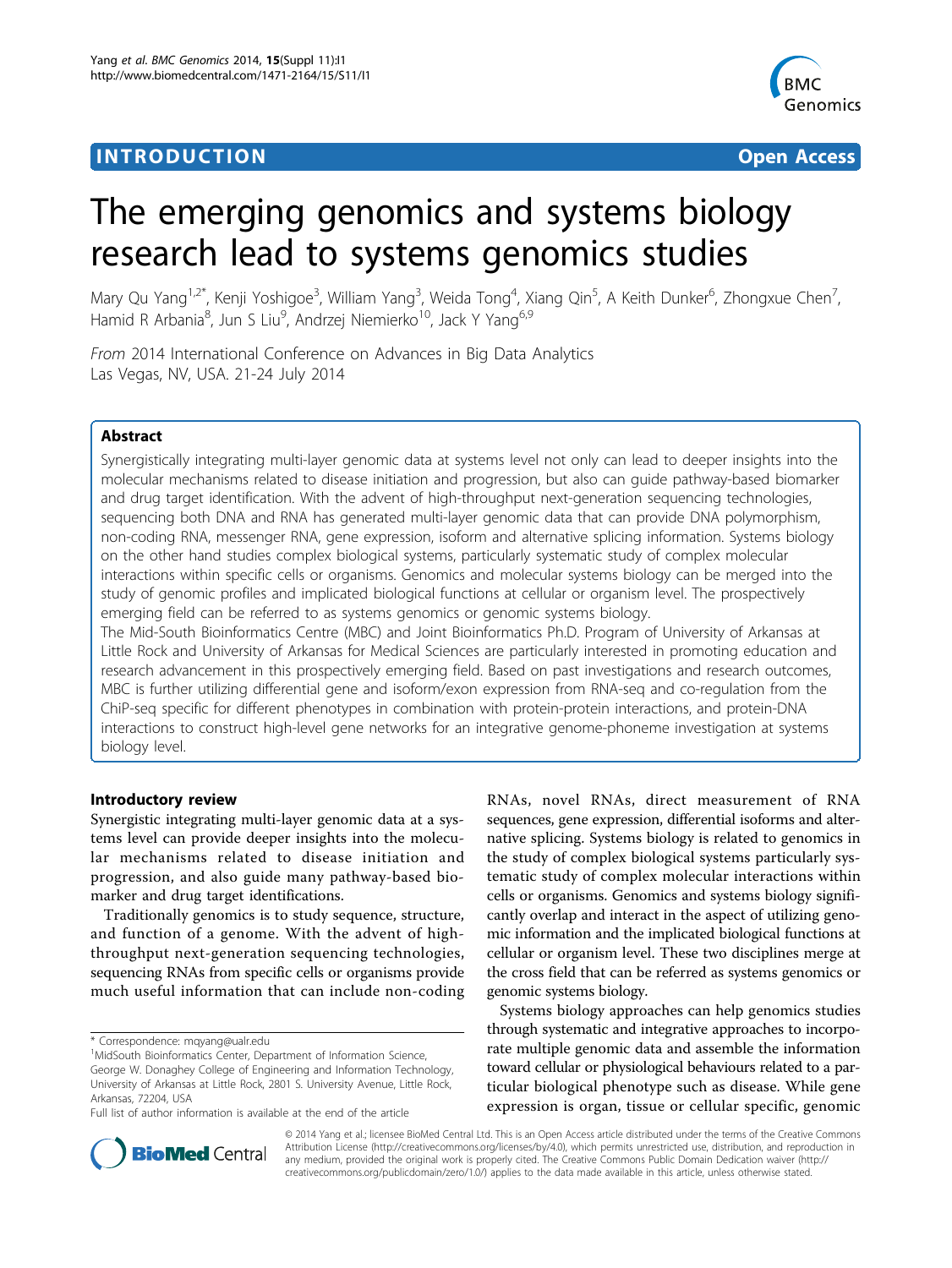mutations can infer disease causal alterations, and ChIPseq can provide co-regulation information, henceforth multi-layer genomic data can be integrated to reveal the mechanisms of diseases. Genomics and molecular systems biology research overlap and could be merged into a field that can be referred to as systems genomics. As many types of diseases are resulted from multiple genetic alterations, the prospective systems genomics research can provide a blueprint to pinpoint the disease associated mutations from the study of individual genomes, biological pathways and interaction networks. Bearing this in mind, the Mid-South Bioinformatics Centre (MBC) is particularly interested in promoting education and research advancement in this prospectively emerging field. Based on the past investigations and research outcomes, MBC is further utilizing differential gene and isoform/exon expression from RNA-seq and co-regulation derived from ChIP-seq data specific for different phenotypes in combination with protein-protein and protein-DNA interactions to construct high-level gene networks for an integrative genome-phoneme investigation at systems biology level. Such investigations involve further developments of computational intelligence and molecular biology techniques toward the identification of biomarkers from the gene networks for early disease diagnosis and effective drug target identification. The research leverages genomic mutation information including whole exome SNPs (single-nucleotide polymorphisms) with network-based genome-wide association analysis for identifying disease-related genes and networks at systems level. Furthermore, combining with other approaches, the research can also lead to identify genome structural variations such as copy number variations and further functional analysis on the proteins and pathways in these networks to unravel complex mechanisms of disease initiation and potential drug targets.

Given above objectives, MBC has restructured its research themes and presented new research initiatives at the 2014 International Conference on Advances in Big Data Analytics to promote the computational big data research in translational bioinformatics and genomics. The conference received hundreds of research papers worldwide and the International Society of Intelligent Biological Medicine (ISIBM) provided academic sponsorship to the 2014 international conference. Each paper was peer reviewed by the conference program committee members [http://www.world-academy-of](http://www.world-academy-of-science.org/worldcomp14/ws/conferences/abda14/committee)[science.org/worldcomp14/ws/conferences/abda14/com](http://www.world-academy-of-science.org/worldcomp14/ws/conferences/abda14/committee)[mittee](http://www.world-academy-of-science.org/worldcomp14/ws/conferences/abda14/committee) and external reviewers. ISIBM decided to form a dedicated review committee chaired by Dr. A. Keith Dunker, President of ISIBM, Founding Director and T. K. Li Professor for Medical Research at Indiana University School of Medicine Centre for Computational Biology and Bioinformatics to select high-quality papers based on peer-reviews for this special BMC Genomics supplement. ISIBM Vice President Dr. Dong Xu, James C. Dowell Professor and Chair of Computer Science Department of University of Missouri and Vice-President Dr. Hamid R. Arabnia, Professor of Computer Science at University of Georgia served on the review committee. In addition, ISIBM Secretary-General Dr. Yunlong Liu, Associate Editor of BMC Genomics, Associate Professor of Molecular and Medical Genetics and Director of Bioinformatics Core at Indiana University School of Medicine, Indiana University Purdue University Indianapolis, Dr. Zhongxue Chen, Associate Editor of BMC Genomics and Director of Study Design and Data Analysis Consulting Centre at Indiana University Bloomington, Dr. Xiang Qin, Assistant Professor of Molecular and Human Genetics at the Human Genome Sequencing Centre of Baylor College of Medicine, along with Dr. Weida Tong, Director of HHS/FDA/NCTR Division of Bioinformatics, and Biostatistics and Professor of Bioinformatics, University of Arkansas at Little Rock (joint bioinformatics Ph.D. program core faculty by courtesy), and Dr. Youping Deng, Associate Editor of BMC Research Notes, Associate Professor of Medicine and Director of Cancer Bioinformatics and Biostatistics at Rush University Medical Centre at Chicago also joined the committee. The committee invited external experts in the fields to review all submitted papers and selected 4 significant papers based on peer reviews for this special BMC Genomics supplement.

In this BMC Genomics supplement, Deng's laboratory and collaborators presented integrative experimental and computational genomics approaches at systems level to study the impact of RDX induced toxicity using rats as model organism [\[1\]](#page--1-0). The investigators extracted total RNA from both RDX exposed group and control group. They developed pipeline methods from microRNA (miRNA) and messenger RNA (mRNA) profiling to differential gene expression, pathway and network analysis. The regulatory roles of miRNAs on mRNAs were investigated systematically. Pathway and network analyses were performed to study significantly regulated genes. Such comprehensive experimental and computational investigation at systems biology level can generate a significant impact beyond the studying subject of RDX itself, as the paper provides a model of systematic approaches that can be applied to many studies using integrative genomics and systems biology techniques.

PDB (RCSB Protein Data Bank) contains not only redundant but also some poor quality data. Xu's laboratory developed MUFOLD-DB, a web-based database, to automatically collect and process the PDB files, thereby provides users with weekly updated non-redundant, cleaned and partially-predicted protein structure data [[2\]](#page--1-0). The automatically updated and cleaned database is a valuable addition to PDB. As genomics studies now also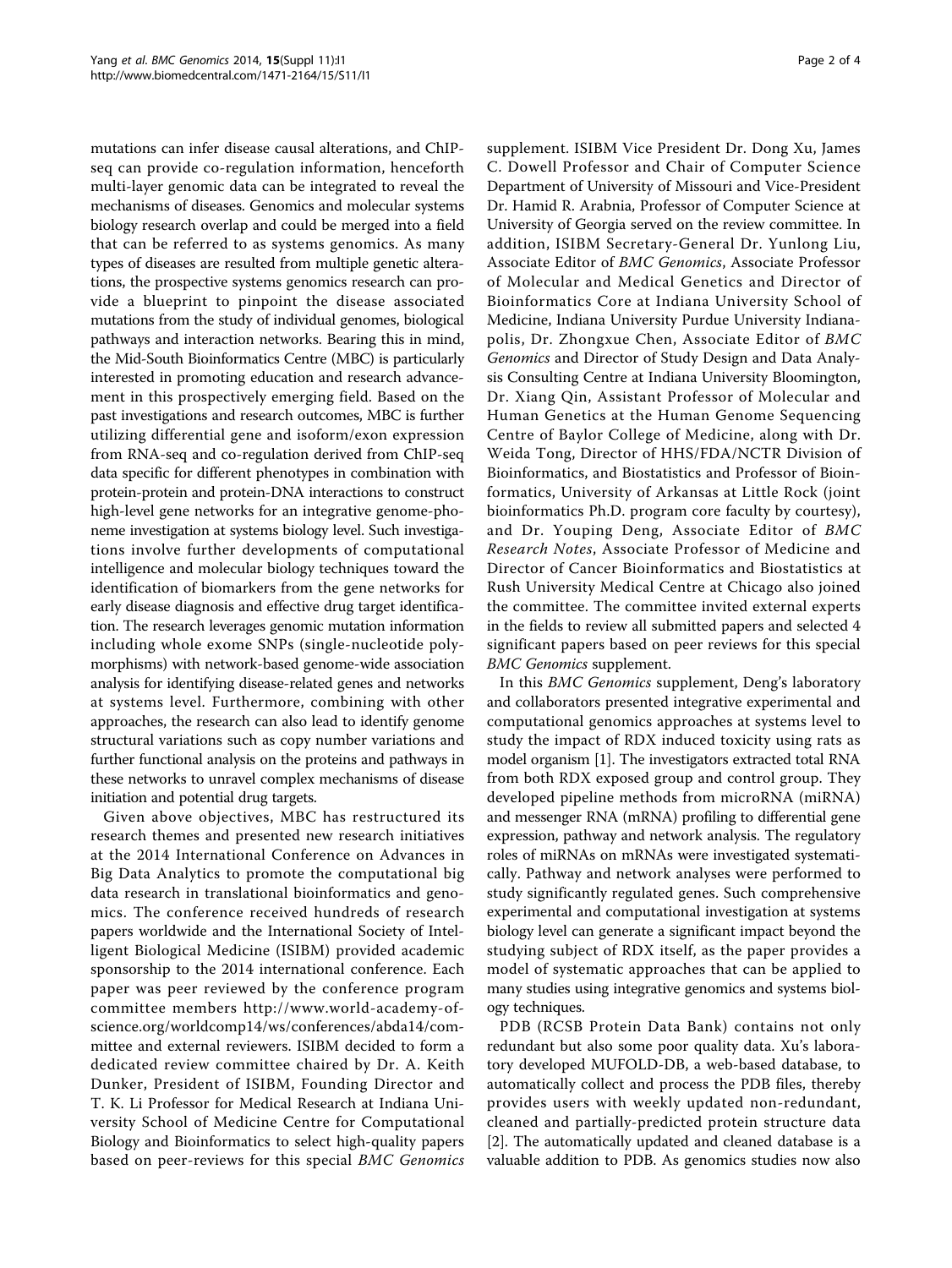incorporate "3-D genomic" structure that would be important for studying intrinsic disordered proteins, genomescale protein folding and interactions, as well as genomic functional analysis with protein structural information, spatial gene regulation, pathway and drug target identification utilizing genomic and "3-D" protein structural information such as chromosomal contact and interaction data generated by genome conformation capturing techniques and next-generation DNA and RNA sequencing technologies, the research and database in the paper can certainly help researchers in protein science and further studies of prospective "3-D" genomics.

Green tea has been used for cancer prevention, but the mechanism is not well known. Deng and Wang's laboratories and collaborators demonstrated that EGCG (epigallocatechin gallate) which is mostly enriched in green tea could suppress the cancer growth pathways such as proliferation by up-regulating certain miRNAs [[3\]](#page--1-0). The investigation was reported as the first to obtain the miRNA and mRNA profiles from inbred mice with EGCG supplement. The authors studied mRNA expression with miRNA correlation, and presented comprehensive investigation regarding how miRNAs regulated differential expression of genes. Then the authors performed computational and statistical analysis of significant pathways and networks resulted from the regulation of miRNAs on the pathways and networks that can block the malignant transformation of cancer development. The smart experimental design to study the efficacy of EGCG at the critical time from adenoma to adenocarcinoma progression demonstrated the effectiveness of EGCG as tumour inhibitor. The research combined miRNA, mRNA, pathway and network analyses. The comprehensive study identified the roles of EGCG that influence gene expression and pathways in preventing malignant transformation. As the research presented in the paper can generate a high momentum that goes beyond the studying subject itself, hence it can provide a generalized method toward integrative genomics analysis in other disease studies.

Wang's laboratory provides useful information for human genetic studies utilizing protein sequence information [\[4\]](#page--1-0). The authors showed that disease causal mutations can be analysed within protein domains. This is considered as a valuable addition to traditionally DNA sequence analysis. The novelty of the work is mainly on the protein sector analysis based on residue co-evolution for sorting mutations and then relating them to diseases. The method is promising in that it can be used to identify disease-causing genes in broad genetically related diseases. Since this method was based on the information from three dimensional protein structures, it is potentially useful to the prospectively upcoming "3-D" genomics studies in the future.

### Conclusion

Elucidating the complex interplay among genes and proteins is crucial to understand molecular mechanisms of complex diseases such as cancer, but this important task is hurdled by the lack of effective computational methods with which to interpret enormous and heterogeneous multi-layer genomic data. The investigations presented in this special BMC Genomics supplement provided useful computational and experimental studies from identifying biomarkers and genomic variations using streamlined intelligent approaches at systems biology level to assessing impact of genomic alterations on biological or clinical outcomes. The effective utilization of multi-layer genomic data combined with high-performance computing is a significant biomedical as well as computational science problem, hence this special BMC Genomics supplement provides useful investigations that include systematic integration of different genomic and protein data to offer new insights into the molecular mechanisms that can help the advancement of the upcoming systems genomics studies.

#### Competing interests

The authors declare that they have no competing interests.

#### Authors' contributions

XQ, KY, WT, YL, ZC, HRA, JSL, AN and JYY organized external peer-reviews, contributed to reviews and selected four high-quality research papers for the special BMC Genomics supplement based on peer-reviews. MQY and WY wrote the article which was read and approved by all authors.

#### Acknowledgements

The research at MBC was supported by the National Institutes of Health (NIH), Arkansas Science and Technology Authority (ASTA), and National Science Foundation (NSF). MQY was supported by NIH/NIGMS 5P20GM10342913 and ASTA Award # 15-B-23. XQ was supported by NIH/ NHGRI 5U54HG003273-11. KY and WY were supported by NSF Award # 1359323 and NSF Award # 1429160.

#### Declaration

The funding for publication of the article has come from the MidSouth Bioinformatics Centre, and the Joint Bioinformatics Ph.D. Program of University of Arkansas at Little Rock and University of Arkansas for Medical Sciences with NIH/NIGMS 5P20GM10342913 and ASTA award # 15-B-23. This article has been published as part of BMC Genomics Volume 15 Supplement 11, 2014: Selected articles from the 2014 International Conference on Advances in Big Data Analytics. The full contents of the supplement are available online at [http://www.biomedcentral.com/](http://www.biomedcentral.com/bmcgenomics/supplements/15/S11) [bmcgenomics/supplements/15/S11](http://www.biomedcentral.com/bmcgenomics/supplements/15/S11).

#### Authors' details <sup>1</sup>

<sup>1</sup>MidSouth Bioinformatics Center, Department of Information Science, George W. Donaghey College of Engineering and Information Technology, University of Arkansas at Little Rock, 2801 S. University Avenue, Little Rock, Arkansas, 72204, USA. <sup>2</sup> Joint Bioinformatics Graduate Program, University of Arkansas at Little Rock and University of Arkansas for Medical Sciences, Little Rock, Arkansas 72204, USA. <sup>3</sup>Department of Computer Science, George W. Donaghey College of Engineering and Information Technology, University of Arkansas at Little Rock, 2801 S. University Ave, Little Rock, Arkansas 72204, USA. <sup>4</sup> Division of Bioinformatics and Biostatistics, National Center for Toxicological Research, Unites States Foods and Drug Administration, 3900 NCTR Road, Jefferson, Arkansas 72079, USA. <sup>5</sup>Human Genome Sequencing Center, and Department of Molecular and Human Genetics, Baylor College of Medicine, Houston, Texas 77030, USA. <sup>6</sup>Center for Computational Biology